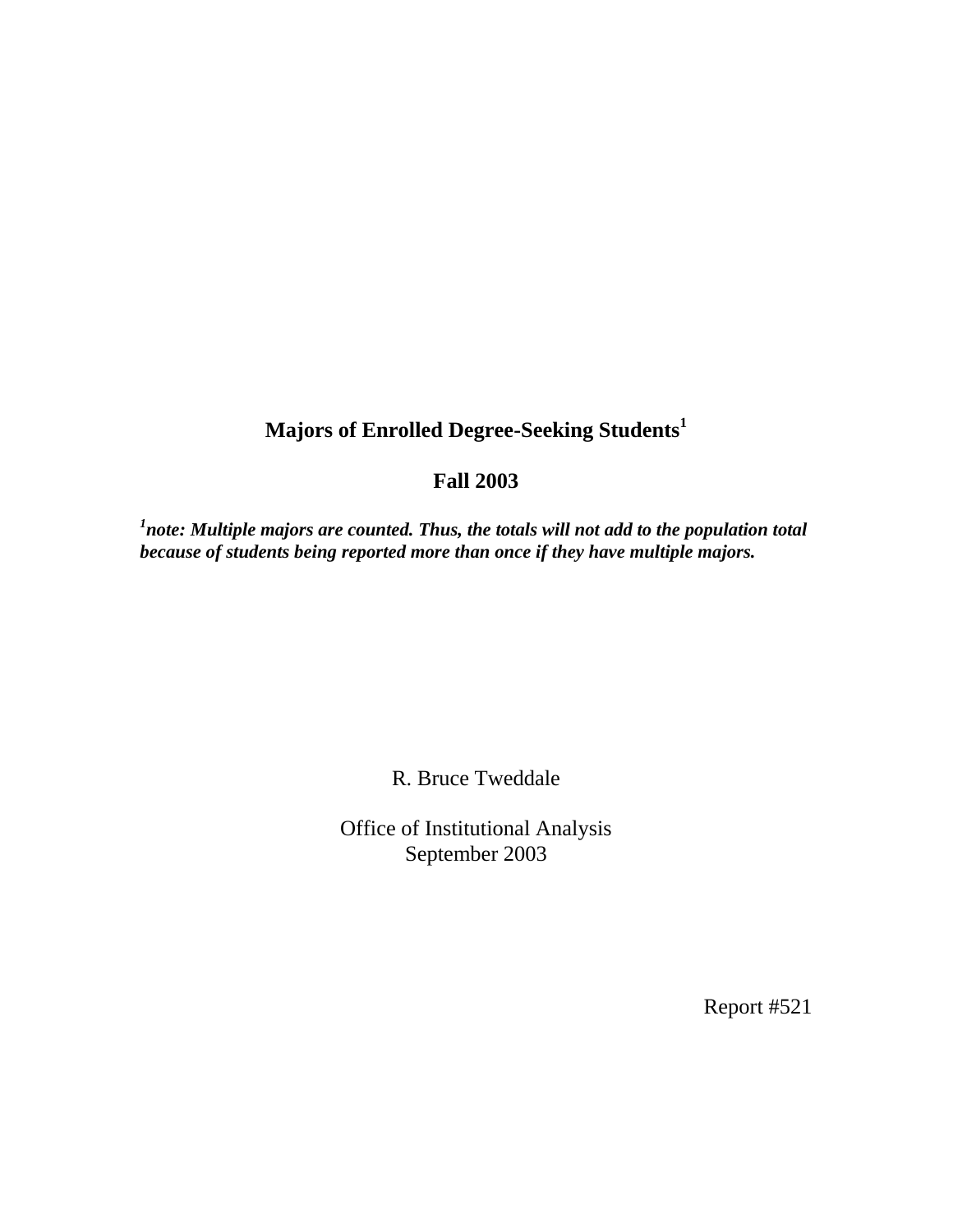| <b>Major</b>                        | Fr             | So             | Jr             | <b>Sr</b>      | <b>Total</b>   |
|-------------------------------------|----------------|----------------|----------------|----------------|----------------|
| <b>ACCOUNTING</b>                   | 12             | 6              | 84             | 160            | 262            |
| ADVERTISING/PUBLIC REL              | 48             | 67             | 115            | 113            | 343            |
| <b>ANTHROPOLOGY</b>                 | 6              | 10             | 21             | 19             | 56             |
| ART                                 | 65             | 98             | 78             | 175            | 416            |
| <b>BEHAVIORAL SCIENCE</b>           | 12             | 13             | 19             | 20             | 64             |
| <b>BIOLOGY</b>                      | 152            | 107            | 107            | 183            | 549            |
| <b>BIO-MEDICAL SCIENCE</b>          | 141            | 104            | 95             | 106            | 446            |
| <b>BIOPSYCHOLOGY</b>                | 3              | 5              | 3              | $\overline{7}$ | 18             |
| <b>BROADCASTING</b>                 | 15             | 30             | 23             | 25             | 93             |
| <b>BUSINESS ECONOMICS</b>           | $\overline{0}$ | 1              | 30             | 51             | 82             |
| <b>BUSINESS GENERAL</b>             | 25             | 16             | 57             | 112            | 210            |
| <b>CELL &amp; MOLECULAR BIOLOGY</b> | $\overline{4}$ | 1              | 3              | 1              | 9              |
| <b>CHEMISTRY</b>                    | 20             | 20             | 26             | 43             | 109            |
| <b>CLASSICAL TRADITION, THE</b>     | $\overline{2}$ | $\overline{2}$ | $\overline{2}$ | $\overline{7}$ | 13             |
| <b>CLINICAL LAB SCIENCES</b>        | $\mathbf{1}$   | $\mathbf{1}$   | $\overline{2}$ | $\overline{2}$ | 6              |
| <b>COMMUNICATIONS</b>               | 41             | 55             | 74             | 80             | 250            |
| <b>COMPUTER SCIENCE</b>             | 1              | 22             | 42             | 93             | 158            |
| <b>CRIMINAL JUSTICE</b>             | 96             | 135            | 160            | 179            | 570            |
| <b>DANCE</b>                        | $\mathbf{1}$   | 6              | $\overline{2}$ | $\mathbf{1}$   | 10             |
| <b>EARTH SCIENCE</b>                | $\overline{2}$ | 3              | 14             | 11             | 30             |
| <b>ECONOMICS</b>                    | $\mathbf{1}$   | $\overline{0}$ | 6              | 14             | 21             |
| <b>ENGINEERING</b>                  | $\overline{0}$ | 1              | 20             | 100            | 121            |
| <b>ENGLISH</b>                      | 116            | 208            | 242            | 531            | 1,097          |
| <b>FILM &amp; VIDEO</b>             | 69             | 64             | 60             | 75             | 268            |
| <b>FINANCE</b>                      | $\overline{4}$ | $\overline{7}$ | 99             | 219            | 329            |
| <b>FRENCH</b>                       | $\overline{2}$ | 6              | 12             | 16             | 36             |
| <b>GEOCHEMISTRY</b>                 | 1              | $\theta$       | $\overline{0}$ | 2              | 3              |
| <b>GEOGRAPHY</b>                    | $\overline{0}$ | 4              | 9              | 18             | 31             |
| <b>GEOLOGY</b>                      | 3              | 6              | 7              | 16             | 32             |
| <b>GERMAN</b>                       | 4              | $\overline{2}$ | 8              | 9              | 23             |
| <b>GREEK</b>                        | $\overline{0}$ | $\theta$       | $\overline{2}$ | $\overline{2}$ | $\overline{4}$ |
| <b>HEALTH COMMUNICATIONS</b>        | 3              | 14             | 14             | 14             | 45             |
| <b>HEALTH SCIENCE</b>               | 56             | 85             | 107            | 174            | 422            |

## **Major by Class of Undergraduate Degree-Seeking Student Fall 2003**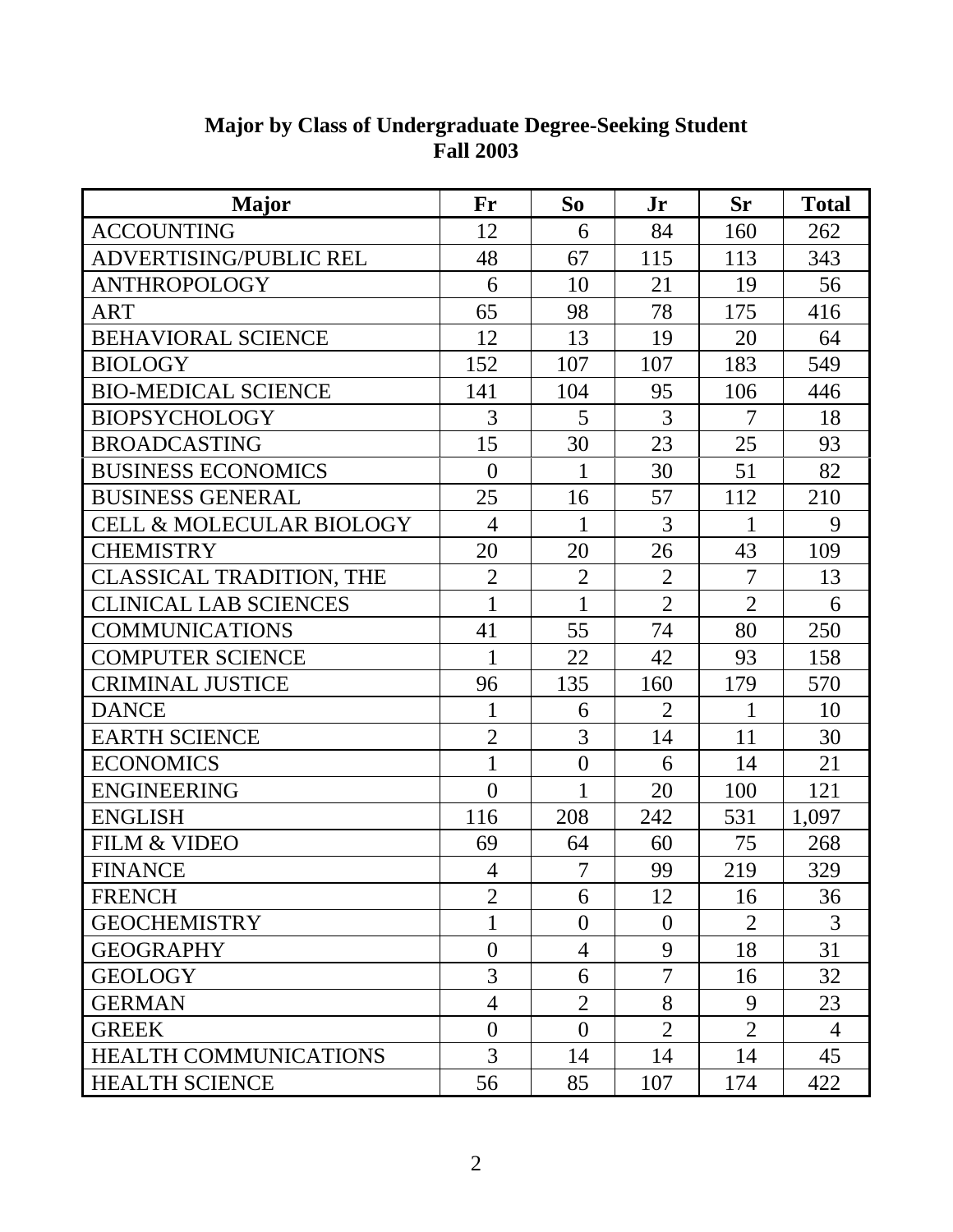| <b>Major</b>                   | Fr             | So             | Jr             | <b>Sr</b>      | <b>Total</b>   |
|--------------------------------|----------------|----------------|----------------|----------------|----------------|
| <b>HISTORY</b>                 | 59             | 95             | 105            | 186            | 445            |
| HOSPITALITY/TOURISM MGT        | 14             | 56             | 52             | 65             | 187            |
| <b>INFORMATION SYSTEMS</b>     | $\overline{0}$ | 5              | 16             | 63             | 84             |
| <b>INTEGRATED SCIENCE</b>      | 11             | 24             | 37             | 153            | 225            |
| <b>INTERNATIONAL BUSINESS</b>  | 6              | 5              | 24             | 54             | 89             |
| <b>INTERNATIONAL RELATIONS</b> | 9              | 26             | 30             | 21             | 86             |
| <b>JOURNALISM</b>              | 18             | 22             | 16             | 16             | 72             |
| <b>LATIN</b>                   | $\overline{0}$ | 1              | 1              | $\overline{2}$ | $\overline{4}$ |
| <b>LEGAL STUDIES</b>           | 11             | 26             | 35             | 36             | 108            |
| <b>LIBERAL STUDIES</b>         | 8              | 18             | 30             | 42             | 98             |
| <b>MANAGEMENT</b>              | 5              | 1              | 105            | 293            | 404            |
| <b>MARKETING</b>               | 9              | 3              | 94             | 247            | 353            |
| <b>MATHEMATICS</b>             | 54             | 89             | 87             | 168            | 398            |
| <b>MUSIC</b>                   | 29             | 39             | 25             | 43             | 136            |
| NATURAL RESOURCE MGT           | 5              | 25             | 20             | 24             | 74             |
| <b>NURSING</b>                 | 276            | 292            | 226            | 377            | 1,171          |
| <b>OCCUPATIONAL SAFETY</b>     | $\overline{2}$ | 3              | 18             | 17             | 40             |
| <b>PHILOSOPHY</b>              | $\overline{4}$ | 12             | 23             | 42             | 81             |
| <b>PHOTOGRAPHY</b>             | 27             | 50             | 41             | 50             | 168            |
| PHYSICAL EDUCATION             | 60             | 99             | 104            | 241            | 504            |
| <b>PHYSICS</b>                 | $\overline{7}$ | 6              | 6              | 9              | 28             |
| POLITICAL SCIENCE              | 41             | 42             | 53             | 73             | 209            |
| PRE-BUSINESS                   | 281            | 386            | 237            | 67             | 971            |
| PRE-COMPUTER SCIENCE           | 70             | 53             | 31             | 8              | 162            |
| PRE-ECONOMICS                  | $\theta$       | $\theta$       | $\overline{0}$ | 3              | 3              |
| PRE-ENGINEERING                | 209            | 159            | 82             | 44             | 494            |
| PRE-HEALTH                     | 22             | 30             | 12             | 5              | 69             |
| PRE-INFORMATION SYSTEMS        | 19             | 25             | 19             | 6              | 69             |
| PRE-LIBERAL STUDIES            | $\overline{0}$ | $\theta$       | 1              | $\overline{2}$ | 3              |
| PRE-MED TECH                   | 17             | 15             | 1              | 1              | 34             |
| PRE-NURSING                    | 1              | $\overline{0}$ | $\overline{0}$ | $\overline{0}$ |                |
| PRE-NURSING RN                 | $\overline{0}$ | 6              | 10             | 5              | 21             |
| PRE-PHYSICAL THERAPY           | 77             | 42             | 13             | 6              | 138            |
| <b>PSYCHOLOGY</b>              | 92             | 128            | 144            | 215            | 579            |
| PUBLIC ADMINISTRATION          | $\mathbf 1$    | 18             | 29             | 34             | 82             |
| <b>RUSSIAN STUDIES</b>         | $\mathbf{1}$   | 5              | 8              | 9              | 23             |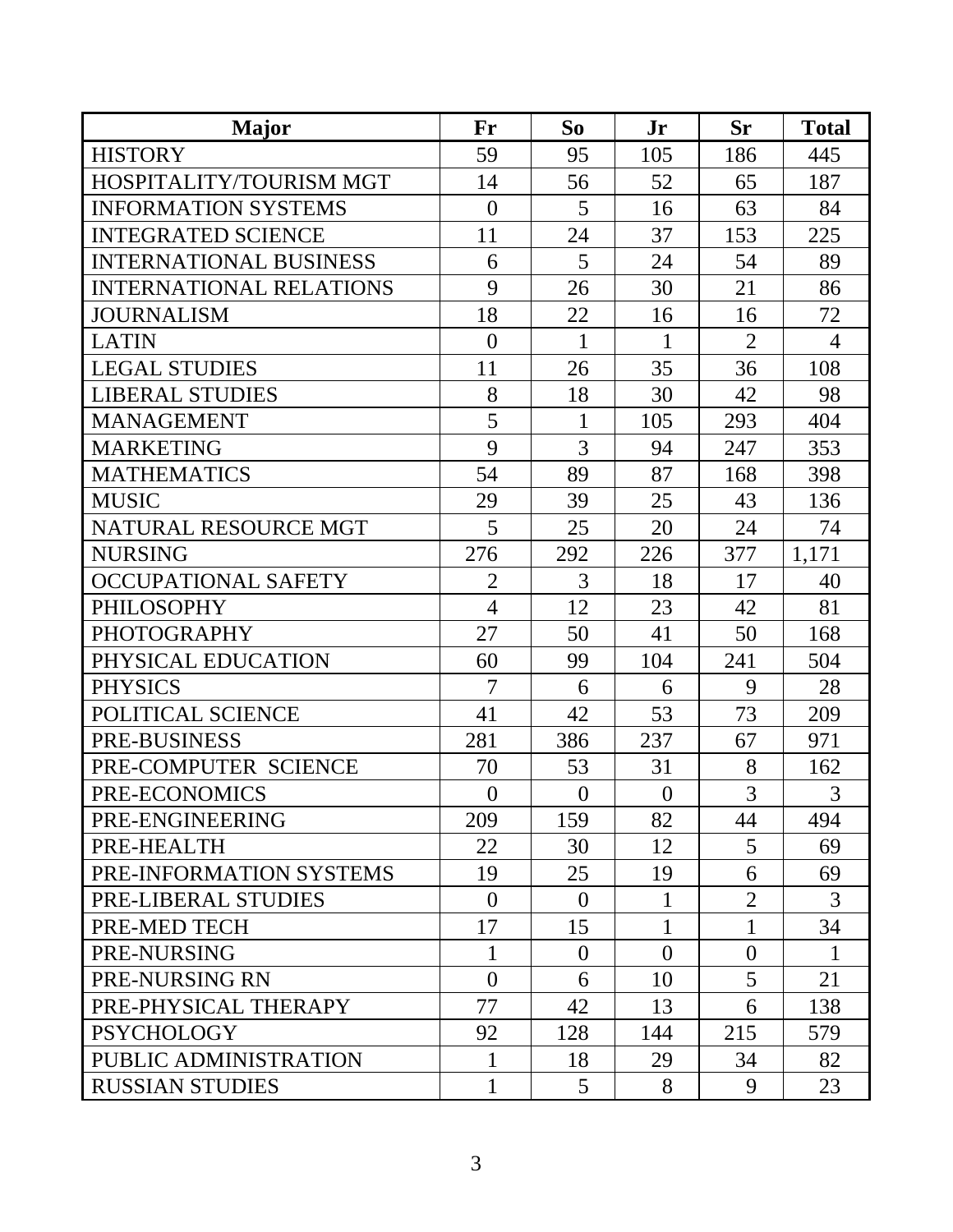| <b>Major</b>                | Fr    | So  | Jr  | <b>Sr</b> | <b>Total</b> |
|-----------------------------|-------|-----|-----|-----------|--------------|
| <b>SOCIAL STUDIES GROUP</b> | 31    | 107 | 135 | 343       | 616          |
| <b>SOCIAL WORK</b>          | 37    | 61  | 77  | 59        | 234          |
| <b>SOCIOLOGY</b>            | 6     | 22  | 49  | 66        | 143          |
| <b>SPANISH</b>              | 25    | 49  | 43  | 100       | 217          |
| SPECIAL ED PSYCHOLOGY       | 45    | 76  | 93  | 231       | 445          |
| <b>STATISTICS</b>           | 2     | 6   | 8   | 9         | 25           |
| <b>THEATRE</b>              | 15    | 13  | 13  | 14        | 55           |
| THERAPEUTIC RECREATION      | 6     | 9   | 15  | 28        | 58           |
| <b>WRITING</b>              | 8     | 24  | 41  | 37        | 110          |
| UNDECLARED                  | 1,420 | 774 | 326 | 453       | 2,673        |